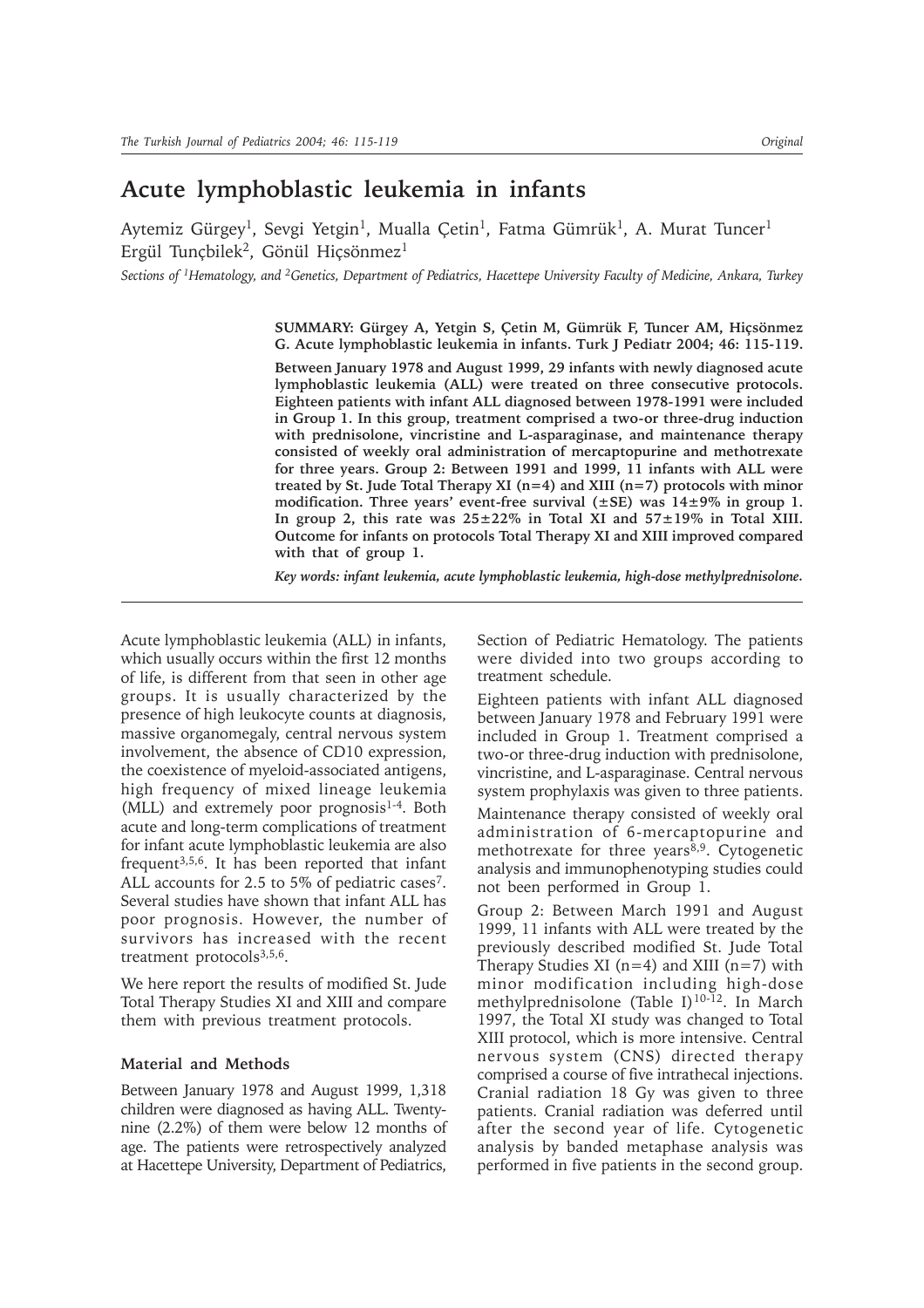|                                            | Study XI                                               |                        | Study XIII                                                                           |                                                                                     |
|--------------------------------------------|--------------------------------------------------------|------------------------|--------------------------------------------------------------------------------------|-------------------------------------------------------------------------------------|
|                                            | Group A                                                | Group B                | Higher risk                                                                          | Lower risk                                                                          |
| Induction<br>Consolidation<br>Continuation | $PVDA \rightarrow E + Cy + C$<br><b>HDMTX</b>          | HDMP.VDA->ECyC<br>Same | $HDMPVDA \rightarrow E+C$<br>$HDMTX+MP$                                              | $HDMPVDA \rightarrow E+C$<br>HDMTX+MP+HDMTX+MP                                      |
|                                            | $E+Cy$<br>MP+MTX<br>$E + C$<br>$P+V$<br>Rotated weekly | Same                   | $E+Cy$<br>$MP+MTX$<br>$MTX+C$<br>$P+V+Aa$<br>$E+CV$<br>MP+HDMTXb<br>$E+C$<br>$P+V+A$ | MP+MTX<br>MP+MTX<br>$MP+MTX$<br>$P+V$<br>$MP+MTX$<br>$MP+MTX$<br>MP+HDMTXb<br>$P+V$ |
| Reinduction                                | No                                                     | No                     | Rotated weekly<br><b>PVDA</b><br>$E+C$<br><b>HDMTX</b>                               | No                                                                                  |
| CNS Therapy                                | TIT+CRT                                                | TIT+CRT                | From weeks 32 to 37<br>TIT+CRT                                                       | <b>TIT</b>                                                                          |

**Table I.** Treatment Schema of Modified Total Studies XI and XIII

P: prednisone; HDMP: high-dose methylprednisolone; V: vincristine; D. daunorubicin; A: asparaginase; C. cytarabine; E: etoposide; HDMTX: high-dose methotrexate; MP: mercaptopurine; Cy: cyclophosphamide; MTX: methotrexate; TIT: triple intrathechal therapy with methotrexate, prednisolone and cytarabine; CRT: cranial irradiation for patients with high-risk leukemia or CNS leukemia at diagnosis.

aAsparaginase discontinued after week 28 of continuation therapy.

bHigh-dose methotrexate discontinued after one year of continuation therapy.

The leukemia was considered to have a T-cell origin if the blast cells expressed at least two of the antigens CD7, CD5, CD3, CD2; to be precursor B cell leukemia if the blast cell expressed at least two of the antigens CD19, CD20, CD22; and to be CALLA positive cell if the blast cells expressed the antigen CD10.

Event-free survival (EFS) was estimated by Kaplan Meier analysis of data updated as of July 2002. EFS was calculated from the first day of treatment to the time of analysis or to the first event (early death, resistance, relapse, death during complete remission or secondary malignancy).

## **Results**

The clinical and some laboratory data at diagnosis are shown in Table II. Age, gender, and some risk factors were similar in the two groups. Response to therapy and outcome are also summarized in Table II. Cytogenetic analysis showed normal karyotype in all five patients of Group 2.

Group 1: Two patients had early deaths, five patients did not accept treatment and three infants failed to achieve remission. Eight patients achieved complete remission. One patient died of sepsis in remission. A total of seven relapses occurred in eight patients in bone marrow (BM) (n:3), CNS (n:2) and combined (BM+CNS, BM+ testes) (n:2), respectively. Two of them had relapse at the 63rd  $(B\dot{M} + \text{tests})$  and  $60^{\text{th}}$  month  $(BM + CNS)$  of therapy; however, they are still long-term survivors at 15 and 24 years. They were treated with intensive chemotherapy following relapse.

Group 2: All patients in Group 2 achieved a complete remission at the end of induction. Four of 11 patients (27%) in Group 2 died at 1, 1.5, 2 and 30 months of therapy from sepsis (2 patients), metabolic problems (1 patient) and pneumococcal meningitis (1 patient), respectively. Two patients (18%) had BM relapse at the 9th and 5th month of therapy. No remission at 15th day of induction was obtained in either of them. One patient had bone marrow transplantation from compatible sibling donor in first remission; EFS however, it resulted in rejection. She is in remission 20 months after rejection. The EFS rate ( $\pm$ SE) was 45 $\pm$ 15% at three years in Group 2. In Total Study XI  $(n=4)$ and XIII ( $n=7$ ), EFS rates were  $25\pm22\%$  and  $57\pm19\%$  at three years, respectively. Figure 1 shows EFS for children in the two groups.

Immunophenotyping was performed in 10 patients in Group 2. No reactivity to the tested antibodies was observed in one infant. Four infants had CD10-positive B-lineage. Five patients had CD10-negative B-lineage. Three of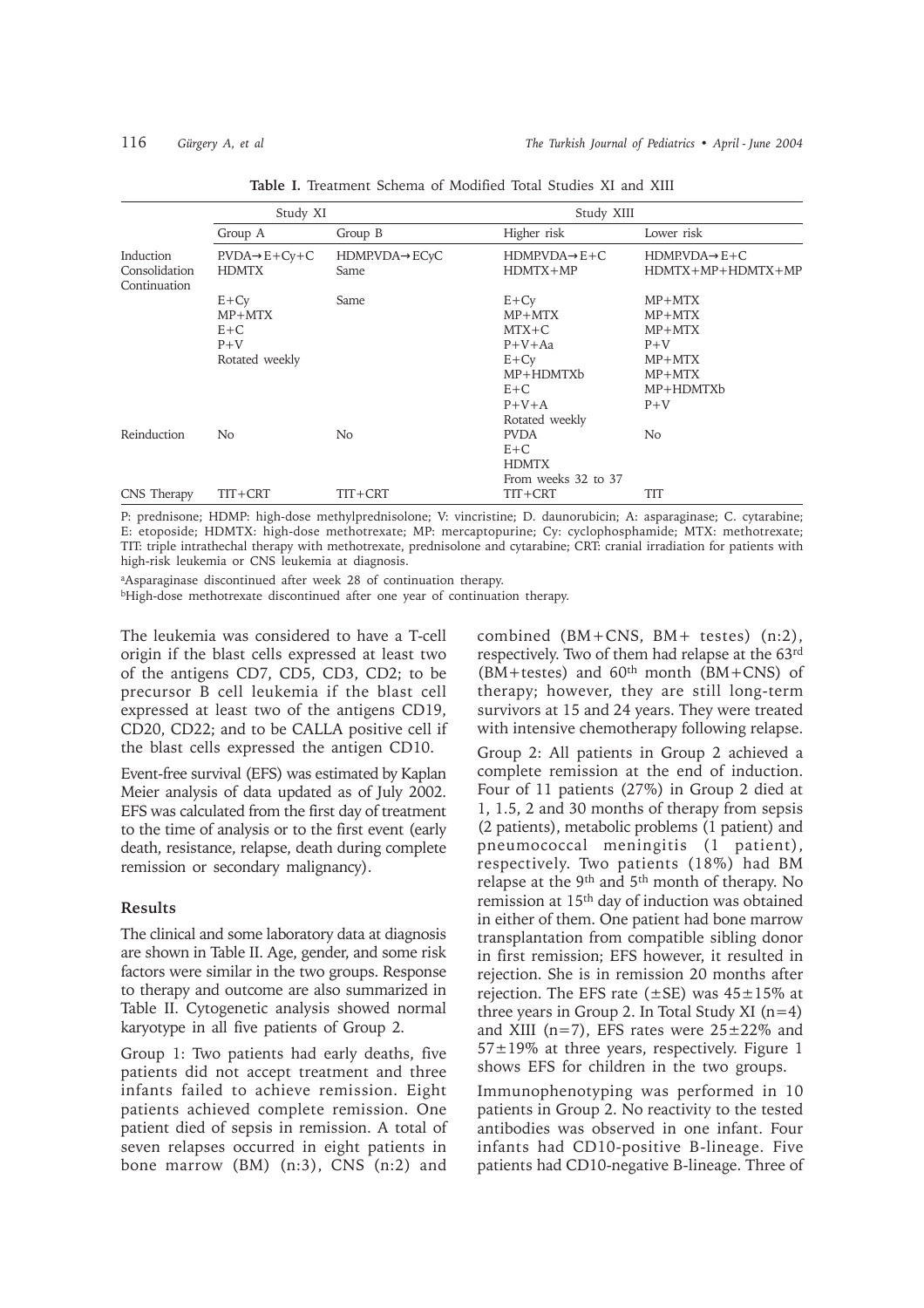|                                          | Group 1        |      | Group 2            |      |
|------------------------------------------|----------------|------|--------------------|------|
|                                          | $n = 18$       | $\%$ | $n = 11$           | $\%$ |
| Median age (mo)                          | $6(1-12)$      |      | $9(5-12)$          |      |
| $<6$ mo                                  | 7              | 41   | 2                  | 18   |
| $\geq 6$ mo                              | 11             | 59   | 9                  | 82   |
| Gender (M/F)                             | 9/9            |      | 6/5                |      |
| Hemoglobin (g/dl)                        | $8.6(3.3-10)$  |      | $9.2$ $(4.7-11.2)$ |      |
| WBC $(10^9/L)$                           |                |      |                    |      |
| < 50                                     | 9              | 50   | 6                  | 55   |
| $\geq 50$                                | 9              | 50   | 5                  | 45   |
| Mediastinal lymphadenopathy at diagnosis | 1              | 5.5  | 2                  | 18   |
| CNS involvement at diagnosis             | $\mathfrak{D}$ | 11   |                    |      |
| Hepatosplenomegaly >5 cm                 | 10             | 55   | 8                  | 72   |
| Early death                              | 2              |      |                    |      |
| Did not accept treatment                 | $\mathbf 5$    |      |                    |      |
| Complete remission                       | $\,$ 8 $\,$    | 72   | 11                 | 100  |
| No remission                             | 3              | 28   |                    |      |
| Relapse                                  |                |      |                    |      |
| Bone marrow                              | 4              |      | $\overline{2}$     |      |
| <b>CNS</b>                               | 2              |      |                    |      |
| Combined                                 | 1              |      |                    |      |
| Deceased at remission                    | 1              | 9    | 4                  | 36   |
| Survival rate                            | $2*$           | 11   | 5                  | 45   |

**Table II.** Some Data of the Patients in Both Groups

\* Long-term survival after relapse.



**Fig. 1.** Event-free survival (EFS) rate in Group 1 and Group 2 patients.

five infants with negative CD10 expression are alive. Seven patients had L1 type, and four of them (57%) are alive. L2 type was present in four children, only one of them (25%) is alive. Some data regarding Group 2 infants is shown in Table III.

### **Discussion**

Recent studies have shown that the number of survivors has increased with use of the intensive treatment protocols5,6,13. The present study revealed that the outcome of infant ALL treated with intensive multiagent chemotherapy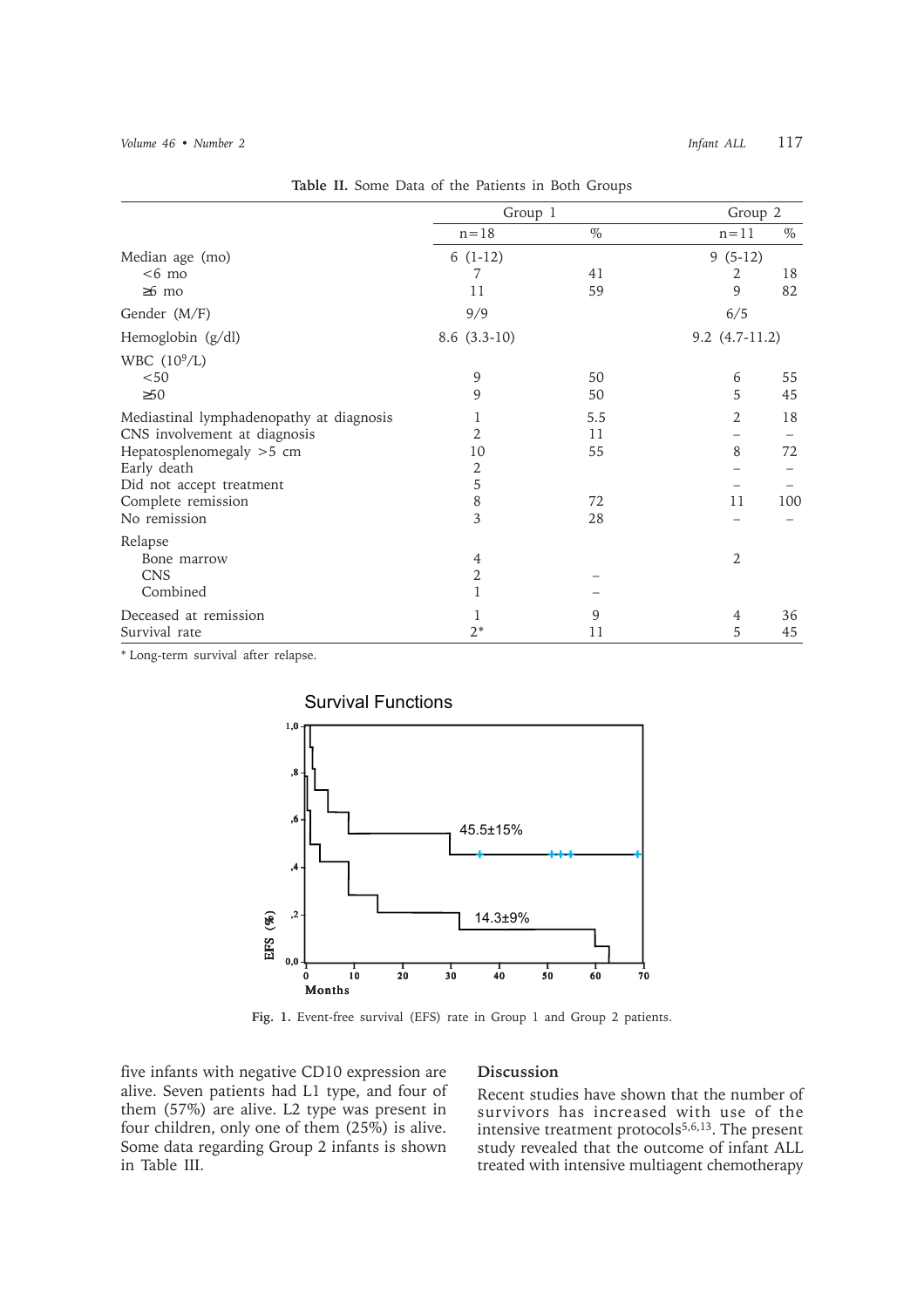|                       | Number | $\%$ | Alive | $\%$ | Deceased |     |
|-----------------------|--------|------|-------|------|----------|-----|
| FAB morphology        |        |      |       |      |          |     |
|                       |        | 63   | 4     | 57   | 3        | 43  |
| L2                    | 4      | 37   |       | 25   | 3        | 75  |
| Immunophenotype       |        |      |       |      |          |     |
| CALLA-B cell          |        | 45   |       | 20   |          | 80  |
| $CALLA + B$ cell      |        | 37   |       | 75   |          | 25  |
| Null                  |        | 9    |       |      |          | 100 |
| Undetermined          |        | 9    |       | 100  |          |     |
| Family cancer history |        | 9    |       | 100  |          |     |
| Use of maternal drug  |        | 18   |       | 100  |          |     |
| Treatment             |        |      |       |      |          |     |
| Total XI              |        | 37   |       | 25   | 3        | 75  |
| <b>Total XIII</b>     |        | 63   |       | 57   | 3        | 43  |

**Table III.** Analysis of 11 Patients in Group 2

is better than that experienced with the previous treatment schedule. The presence of late relapses and administration of intensive chemotherapy after relapse in two infants with leukemia may be responsible for long-term survival in Group 1 with only one infant dying of sepsis in remission. Three infants in Group 1 failed to achieve remission.

In Group 2, EFS rate was 45% at three years (in Total Study XI 25%, in Total Study XIII 57%). Recently, similar results have been reported by St. Jude Children's Research Hospital (n=11, 36.4% and n=5, 20% at 10 years in Total Study XI and XIII, respectively)<sup>11</sup> and by the Berlin-Frankfurt-Münster group (Trial ALL-BFM 86)  $(n=33, 36\%$  at 6 years)<sup>14</sup>. In contrast to the St. Jude group, we found higher EFS in Total XIII than Total XI. This result may be explained by the small number of patients and follow-up time.

No cytogenetic abnormality was detected in our patients. This could be due to either our technical limitations or to the limited number of our patients.

Remission was achieved in all patients in Group 2, and the mortality rate was 55%. Two patients (33%) died of relapse and four infants (67%) died in remission. Two patients with relapse had lack of CD10 expression and they did not have remission in bone marrow by day 15. This data indicates that lack of CD10 expression is a poor prognostic factor and that early response to treatment is a good prognostic factor, as previously reported1,2,6. The remission rate is high via intensive chemotherapy protocols including St. Jude XI and XIII, but there is an increased risk of death from complications including infection and metabolic events in remission. The

physiologic hypogammaglobulinemia of infancy associated with myelosuppression may also be responsible for sepsis in this period.

Infants with ALL treated on St. Jude protocols XI and XIII in the present study had a superior outcome to those treated with the prior treatment schedule in Group 1. Previously survival improved for patients with acute lymphoblastic leukemia by using high-dose methylprednisolone (HDMP)<sup>9</sup>. The addition to HDMP instead of standard dose steroids to conventional antileukemic regime in the present study might have improved the prognosis of infant ALL in the second group as has been previously reported in children with ALL<sup>11,12</sup>.

The incidence of bone marrow and CNS relapses was lower in Group 2 than in Group 1. This data indicates that high-dose methotrexate and HDMP and intensification may prevent marrow and CNS relapses.

In conclusion, although intensification of chemotherapy could improve poor prognosis of ALL in infants, three-year EFS is still disappointing and the current therapy is inadequate. Excessive toxicities and treatmentrelated deaths were present in infants treated by intensive chemotherapy despite encouraging overall results.

#### **REFERENCES**

- 1. Greaves MF. Infant leukemia biology, a etiology and treatment. Leukemia 1996; 10: 372-377.
- 2. Biondi A, Cimino G, Pieters R, Pui CH. Biological and therapeutic aspects of infant leukemia. Blood 2000; 96: 24-33.
- 3. Pui CH, Ribeiro RC, Campana D, et al. Prognostic factors in the acute lymphoid and myeloid leukemias of infants. Leukemia 1996; 10: 952-956.